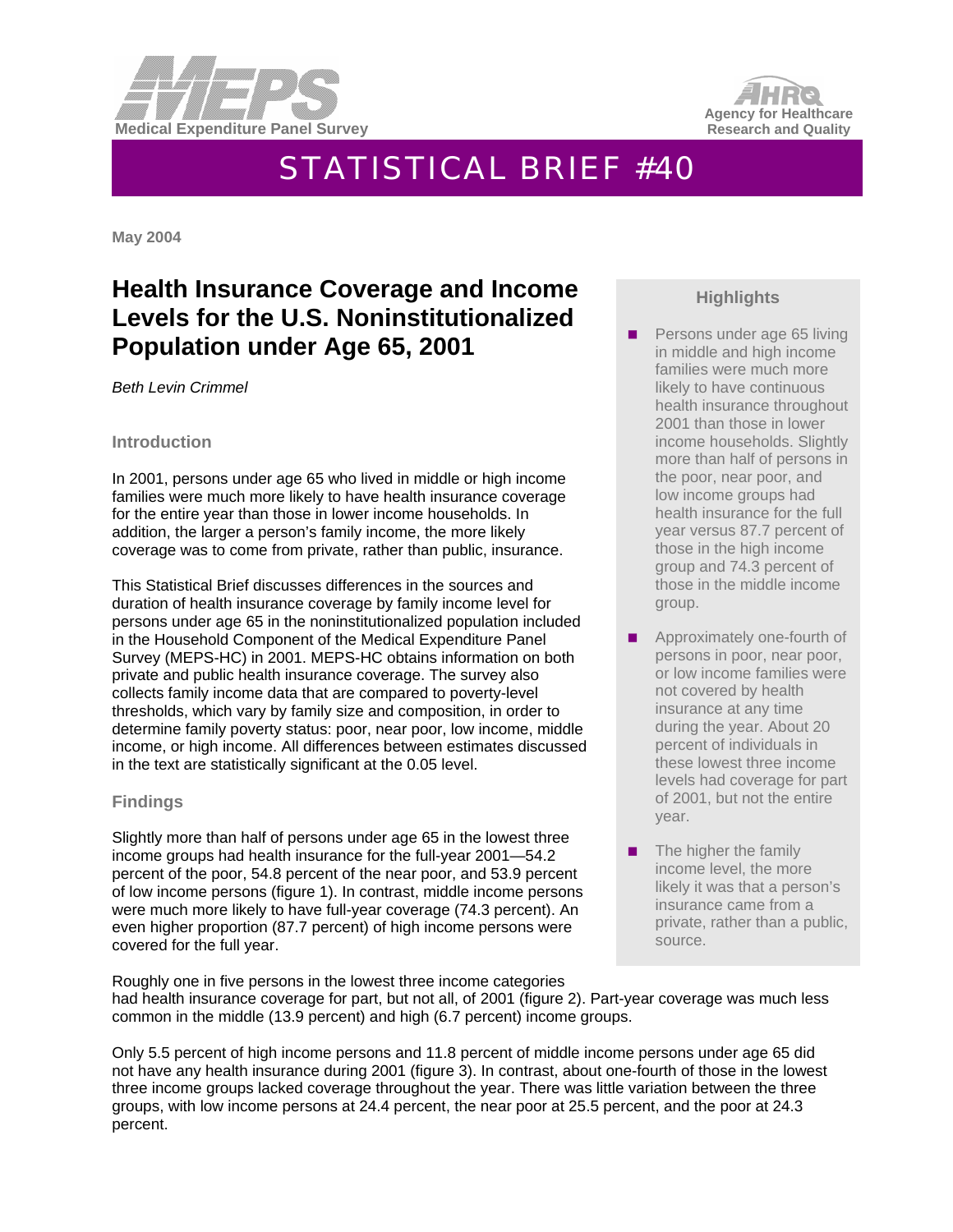Despite the similarity in overall full-year coverage rates within the lowest income groups, the degree to which that full-year coverage came from private versus public sources varied substantially. While only 15.9 percent of persons in poor families had private health insurance for all of 2001, that number rose to 26.3 percent for the near poor and 39.4 percent for low income persons. In contrast, 68.8 percent of middle income persons and 86.4 percent of high income persons had private coverage.

Persons in poor families with part-year coverage were more likely to have public than private insurance. The opposite was true for persons in other income groups.

#### **Definitions**

The target population for this analysis consists of the U.S. civilian noninstitutionalized population who were community residents for all of 2001 and who were under age 65 on December 31, 2001.

#### *Family*

Both family and one-person households are referred to as families in this analysis. See detailed definitions used by the U.S. Bureau of the Census at http://www.census.gov/population/www/cps/cpsdef.html.

#### *Health insurance*

Public Coverage: Persons were considered to have public health insurance coverage if they were covered by Medicare, Medicaid or the State Children's Health Insurance Program, TRICARE, or other public hospital and physician coverage.

Private Coverage: Private health insurance coverage was defined for this report as insurance that provides coverage for hospital and physician care (including Medigap coverage). Private health insurance could have been obtained through an employer, union, self-employed business, directly from an insurance company or health maintenance organization (HMO), or through a group or association.

#### *Duration*

The coverage period is defined as the full calendar year (12 months), part of the calendar year (one to 11 months), or not at all during the year (zero months).

Overall, 4.2 percent of persons in the population had some combination of private and public coverage in 2001. In order to make the public and private designations mutually exclusive, for purposes of this analysis each of these persons was identified as having one or the other type of coverage for the year, as follows: Persons with continuous full-year public plus part-year private coverage were classified as having full-year public insurance; all other persons with a combination of private and public insurance were classified based on their private coverage status for the year. Those in the low income group were more likely to have a combination of coverage (8.3 percent) during the year than those in the other income groups.

#### *Income*

Family income includes annual earnings from wages, salaries, bonuses, tips, commissions; business and farm gains and losses; unemployment and workers' compensation; interest and dividends; alimony, child support, and other private cash transfers; private pensions, IRA withdrawals, social security, and veterans' payments; supplemental security income and cash welfare payments from public assistance, Temporary Assistance for Needy Families, and related programs; gains or losses from estates, trusts, partnerships, S corporations, rent, and royalties; and "other" income. Family income excludes tax refunds and capital gains.

*Poverty-level categories,* based on thresholds developed by the U.S. Bureau of the Census

- If family income is less than 100 percent of the poverty-level income, persons in the family are considered to be "poor." (12.0 percent of persons under age 65 in MEPS)
- If family income is 100 percent or more but less than 125 percent of the poverty-level income, persons in the family are considered to be "near poor." (4.1 percent of persons under age 65 in MEPS)
- If family income is 125 percent or more but less than 200 percent of the poverty-level income, persons in the family are considered to be "low income." (12.9 percent of persons under age 65 in MEPS)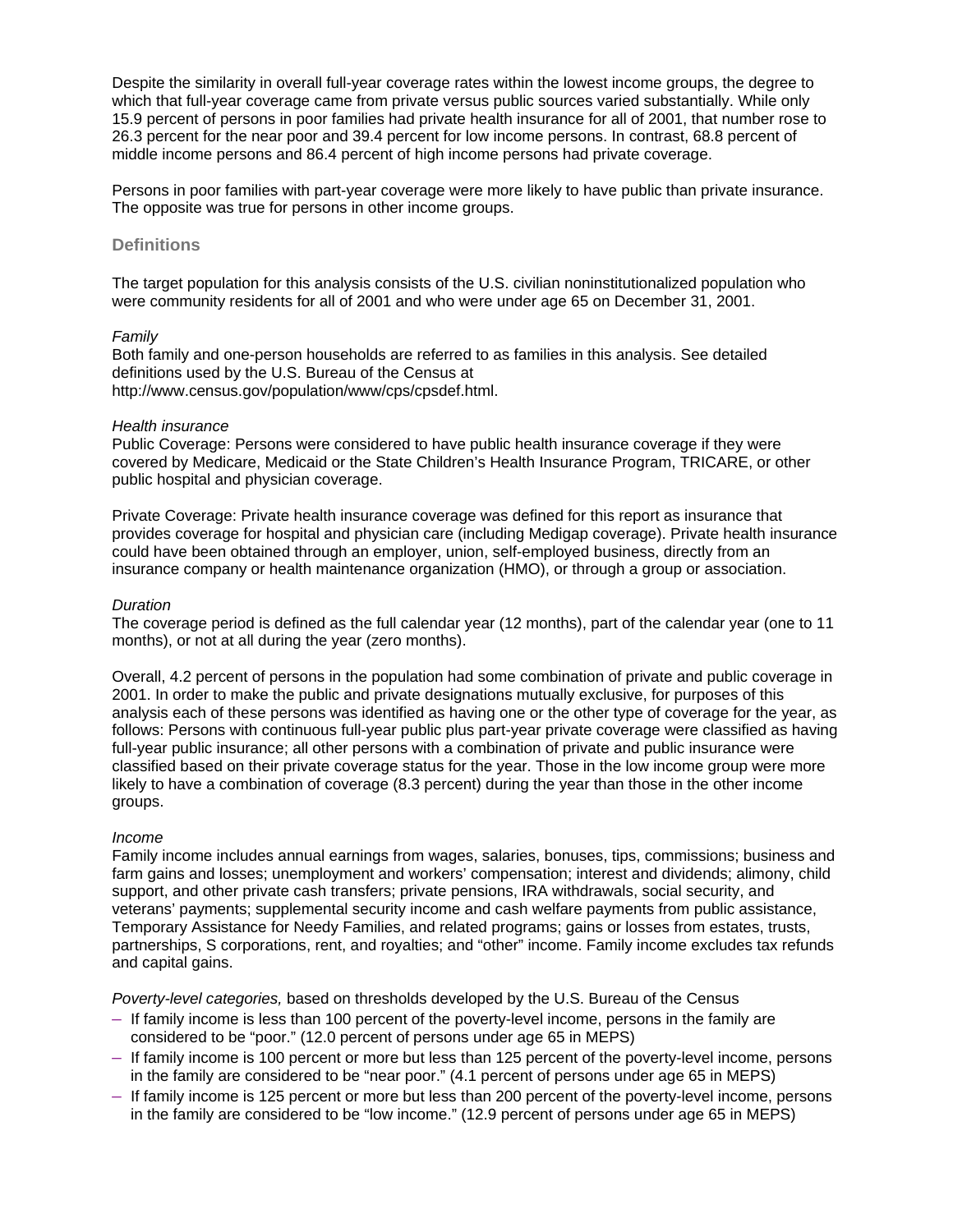- If family income is 200 percent or more but less than 400 percent of the poverty-level income, persons in the family are considered to be "middle income." (31.6 percent of persons under age 65 in MEPS)
- If family income is 400 percent or more of the poverty-level income, persons in the family are considered to be "high income." (39.4 percent of persons under age 65 in MEPS)

#### **Data Source**

This Statistical Brief summarizes data on health insurance coverage for different income groups, as defined by poverty levels, for the U.S. civilian noninstitutionalized population in year 2001, as derived from the MEPS-HC 2001 Full-Year Consolidated File (HC-060).

#### **About MEPS-HC**

MEPS-HC is a nationally representative longitudinal survey that collects detailed information on health care utilization and expenditures, health insurance, and health status, as well as a wide variety of social, demographic, and economic characteristics for the civilian noninstitutionalized population. It is cosponsored by the Agency for Healthcare Research and Quality and the National Center for Health Statistics.

#### **References**

For a detailed description of the MEPS-HC survey design, sample design, and methods used to minimize sources on nonsampling error, see the following publications:

Cohen, J. *Design and Methods of the Medical Expenditure Panel Survey Household Component*. MEPS Methodology Report No. 1. AHCPR Pub. No. 97-0026. Rockville, Md.: Agency for Health Care Policy and Research, 1997.

Cohen, S. *Sample Design of the 1996 Medical Expenditure Panel Survey Household Component*. MEPS Methodology Report No. 2. AHCPR Pub. No. 97-0027. Rockville, Md.: Agency for Health Care Policy and Research, 1997.

These publications are available from the AHRQ Clearinghouse (1-800-358-9295) and on the MEPS Web site (http://www.meps.ahrg.gov).

#### **Suggested Citation**

Crimmel, B.L. *Health Insurance Coverage and Income Levels for the U.S. Noninstitutionalized Population under Age 65, 2001.* Statistical Brief #40. May 2004. Agency for Healthcare Research and Quality, Rockville, MD. http://meps.ahrq.gov/mepsweb/data\_files/publications/st40/stat40.pdf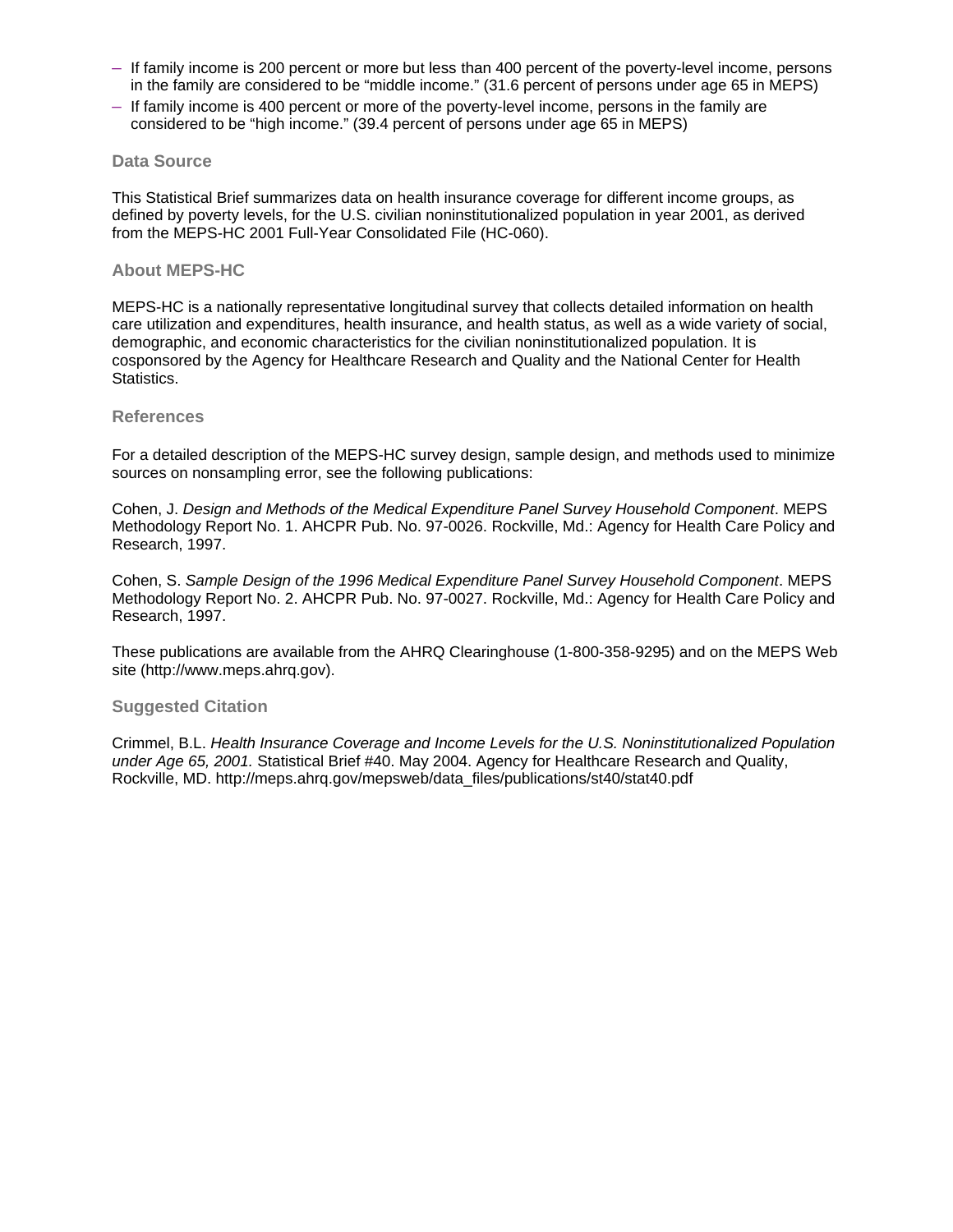**Figure 1. Percentage of noninstitutionalized persons under age 65 with health insurance for full-year 2001, by family income level and source of coverage** 



**Note: Parts may not sum to total due to rounding.** 



Source: Center for Financing, Access, and Cost Trends, AHRQ, Household Component of the **Medical Expenditure Panel Survey, 2001** 

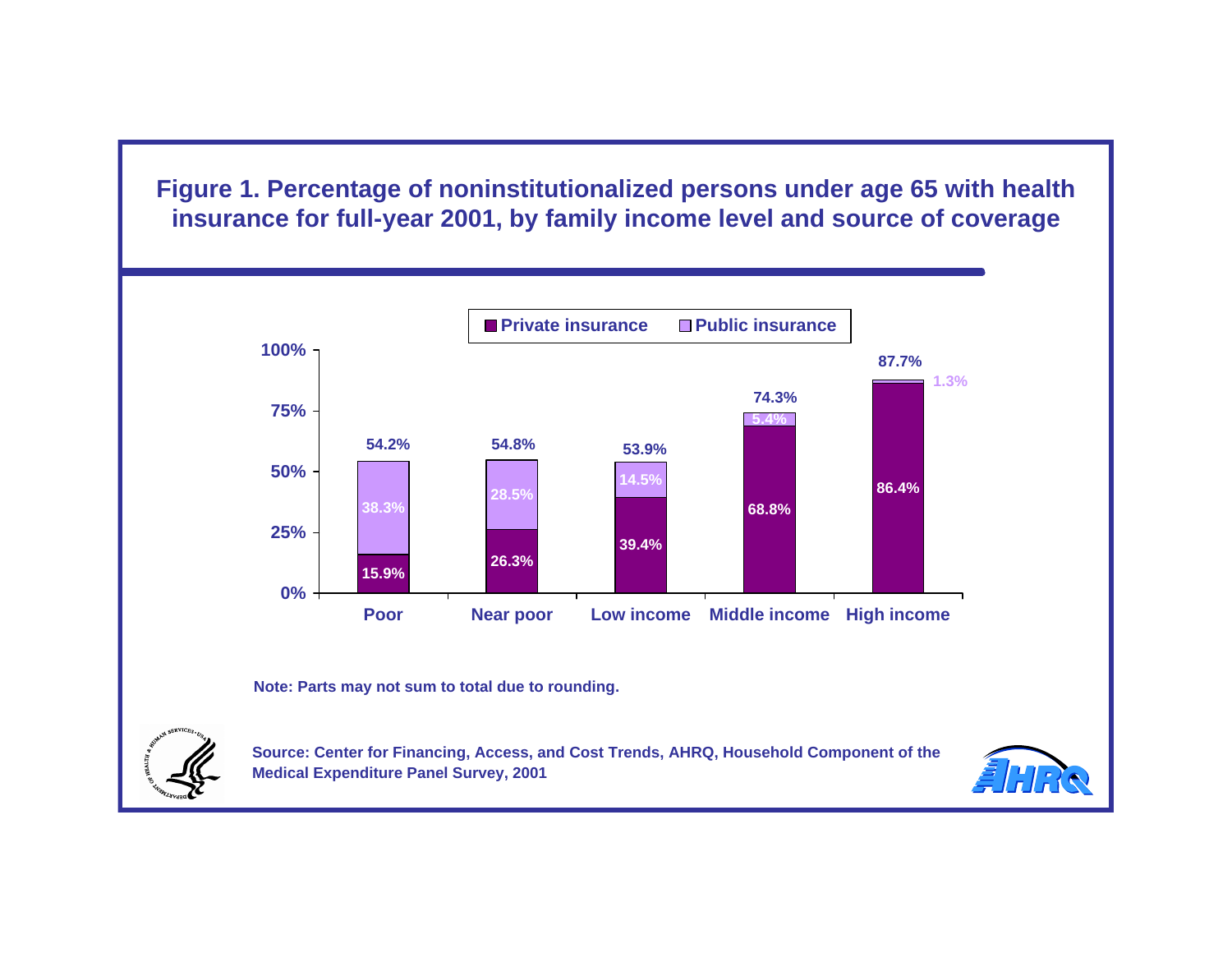**Figure 2. Percentage of noninstitutionalized persons under age 65 with health insurance for part-year 2001, by family income level and source of coverage** 



**Note: Parts may not sum to total due to rounding. \*High income persons with part-year public coverage are combined with those with private coverage because the number of persons with part-year public coverage is too small to be broken out separately.** 

Source: Center for Financing, Access, and Cost Trends, AHRQ, Household Component of the **Medical Expenditure Panel Survey, 2001**